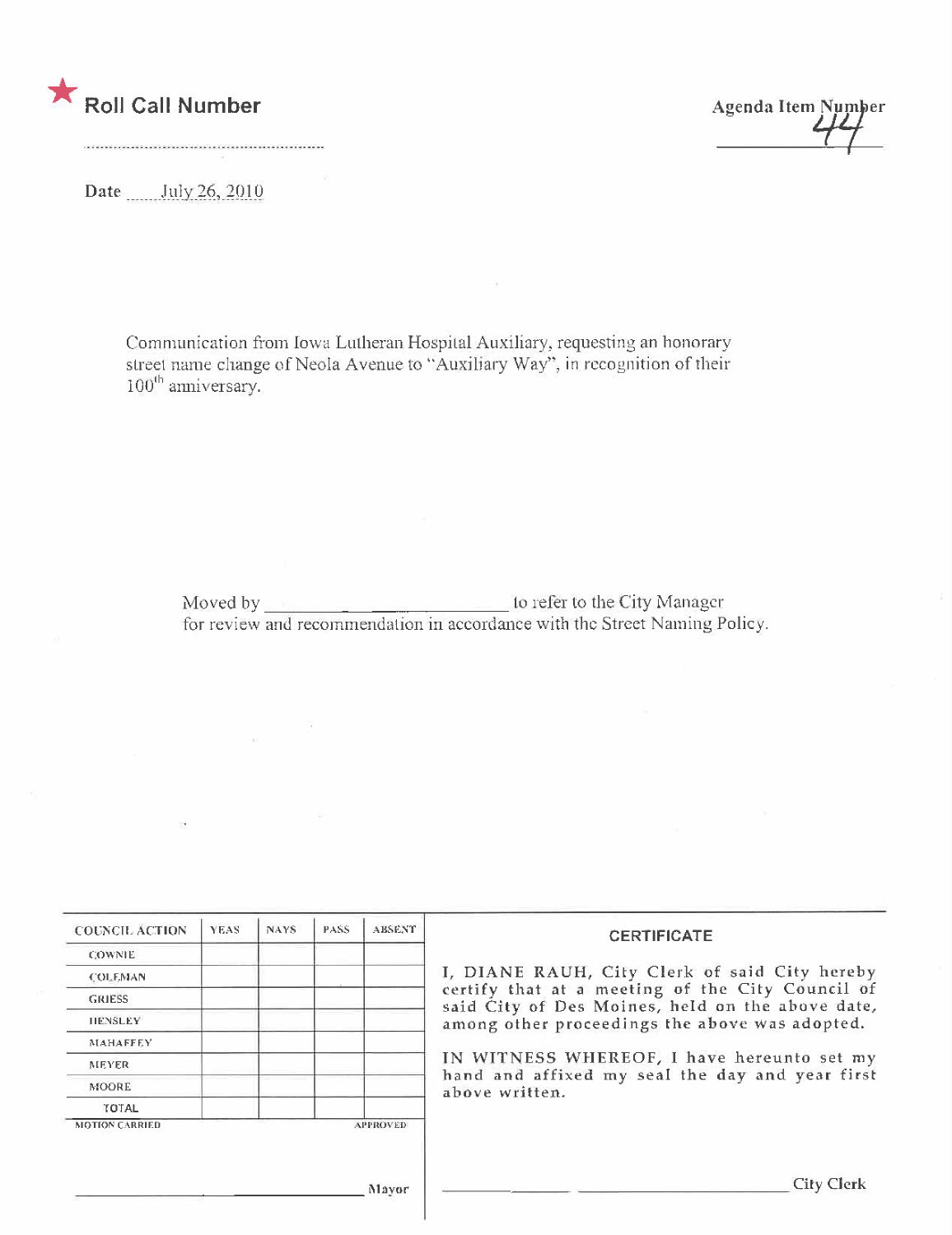44 33

## Rauh, Diane i.

| From:    | website@dmgov.org                                          |
|----------|------------------------------------------------------------|
| Sent:    | Tuesday, June 29, 2010 10:41 AM                            |
| To:      | CouncilSpeak                                               |
| Cc:      | <b>CityClerk</b>                                           |
| Subject: | Request to Speak Before the City Council - form submission |

Full Name: Nancy Ross Address: 3310 Southern Hills Driw. City: Des Moines State: IA Zip: 50321 Phone: 515-243-7031 Email: rossshop04@aol.com Speaker(s): Nancy Ross. 1st Vice President: Joanne Mahaffey. President: and Bey Plath. President Elect - Iowa Lutheran Hospital Auxiliary

Meeting Date: Monday, July 26, 2010

Regarding: We are requesting, on behalf of the Volunteers and Auxiliary, the opportunity to have the street located on the north side of Iowa Lutheran Hospital, currently named Neola Avenue be given the honorary name of: Auxiliary Way. As Volunteers and Auxiliary members come to volunteer their time working at the hospital they turn west on Neola Avenue to access their designated parking area. We are currently celebrating the Auxiliary's 100th anniversary, and this would be an opportunity to culiminate our year of celebration.